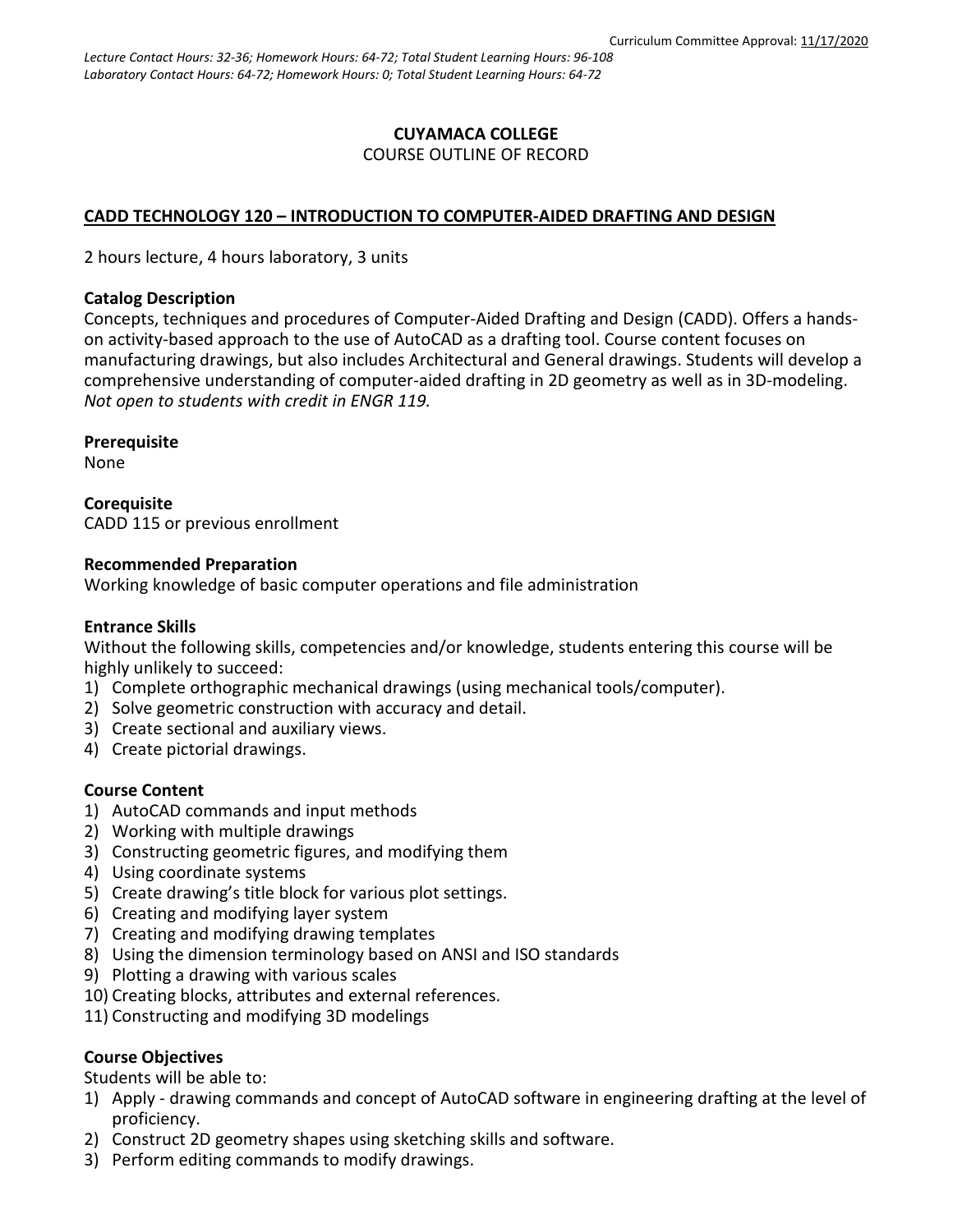- 4) Create and modify3D models using AutoCAD.
- 5) Plot 2D presentation of any 3D models in various plot-scales and paper format.
- 6) Add dimensions and tolerances based on American National (ANSI) and International (ISO) standards.

### **Method of Evaluation**

A grading system will be established by the instructor and implemented uniformly. Grades will be based on demonstrated proficiency in subject matter determined by multiple measurements for evaluation, one of which must be essay exams, skills demonstration or, where appropriate, the symbol system.

- 1) Student portfolio of drawing exercises and projects that demonstrate the student's skill and competency in using and applying mechanical and computer-aided drafting tools for engineering applications.
- 2) Midterm exam that measures the student's ability to describe and apply fundamental drafting concepts, terminology and techniques used in engineering graphics.
- 3) Final exam that measures the student's capability as a draftsman. For example, the student will be required to use mechanical and/or computer drafting tools to construct 3D models and to produce orthographic views as well as auxiliary and section and detailed views for 3D objects.
- 4) In-class activities (written/oral) that measure the student's ability to articulate fundamental drafting design and production skills required in the field of engineering graphics.

### **Special Materials Required of Student**

Electronic storage media

#### **Minimum Instructional Facilities**

CAD computer lab

#### **Method of Instruction**

- 1) Lecture and lab demonstration
- 2) Lab assignments and projects

## **Out-of-Class Assignments**

- 1) Weekly homework
- 2) Portfolio

### **Texts and References**

- 1) Required (representative example): Dix, Mark and Paul Riley. *Discovering AutoCAD 2017*. Pearson, 2017. ISBN 13: 9780134506876
- 2) Supplemental: Handouts

## **Exit Skills**

Students having successfully completed this course exit with the following skills, competencies and/or knowledge:

- 1) Use of AutoCAD terms, concepts and techniques in engineering drafting and design.
- 2) Application of AutoCAD in 2D geometric shapes and 3D solid modeling.
- 3) Add dimensions and tolerances to drawings.
- 4) Perform AutoCAD editing commands to make necessary changes.
- 5) Plot drawings in different plot-scale and paper format configurations.

## **Student Learning Outcomes**

Upon successful completion of this course, students will be able to:

- 1) Construct 2D geometry shapes using sketching skills and software.
- 2) Construct 3D geometric models by implementing the appropriate commands.
- 3) Produce orthographic projections including section and auxiliary views.